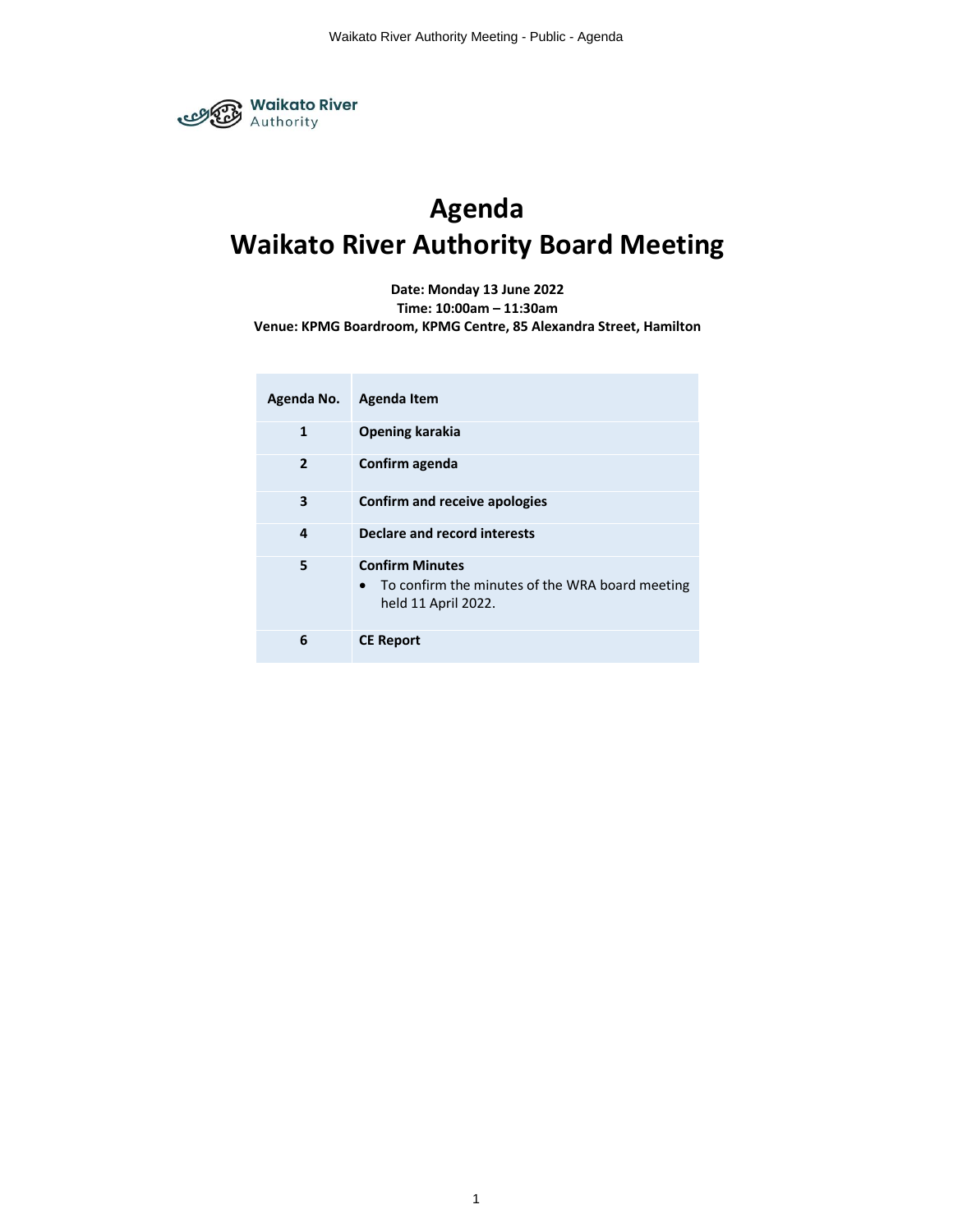

*Agenda Item 1 Opening Karakia*

# **TO: Waikato River Authority**

# **PURPOSE OF AGENDA ITEM:**

To open the meeting of the Waikato River Authority with a karakia.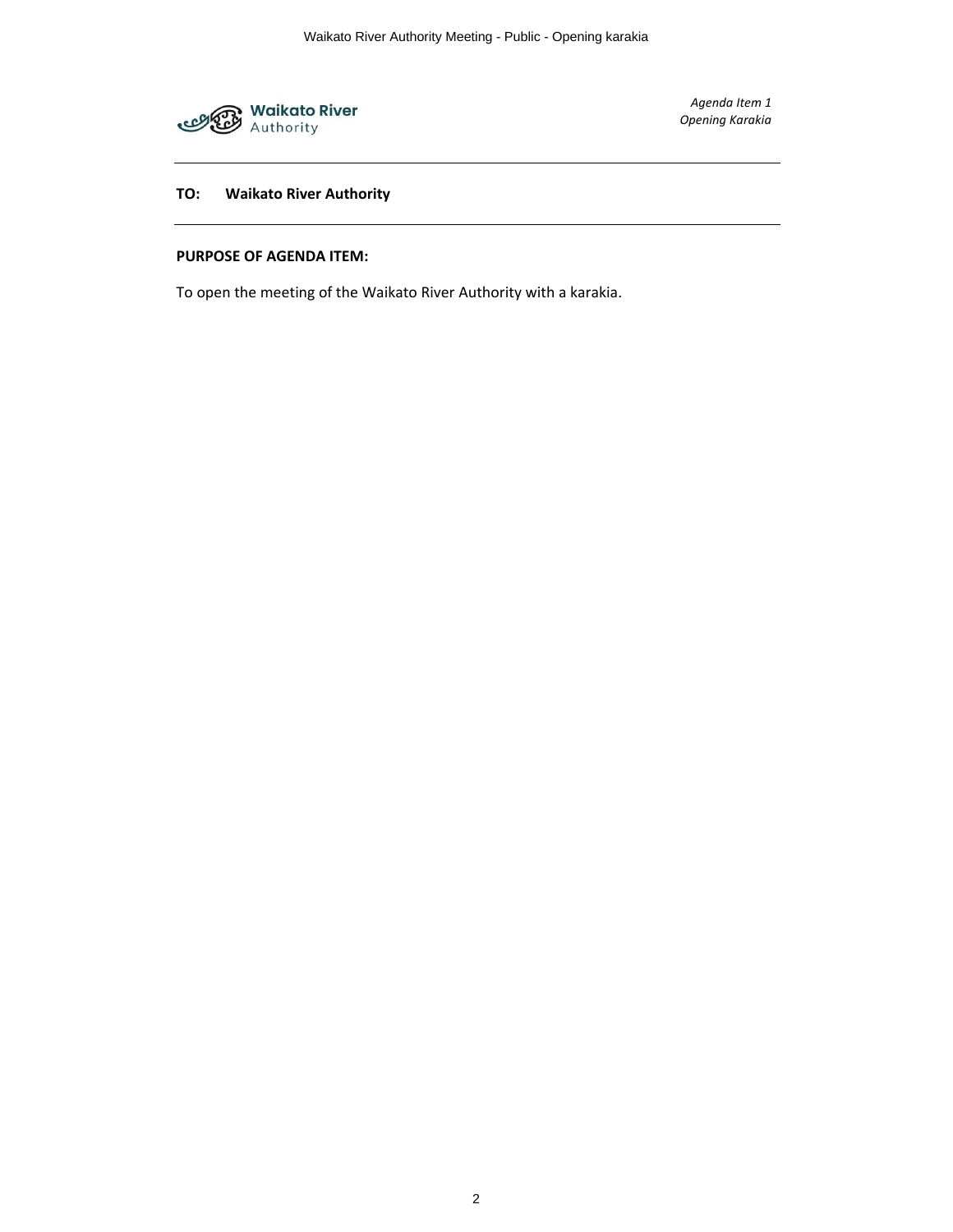

*Agenda Item 2 To confirm meeting agenda*

# **TO: Waikato River Authority Board (WRA)**

# **PURPOSE OF AGENDA ITEM:**

To confirm the agenda for the board meeting of the Waikato River Authority on Monday 13 June 2022 as outlined below.

#### **RECOMMENDATION**

**THAT the agenda for the board meeting of the Waikato River Authority on Monday 13 June 2022 be confirmed.** 

| Agenda No.     | Agenda Item                                                     |
|----------------|-----------------------------------------------------------------|
| $\mathbf{1}$   | <b>Opening karakia</b>                                          |
| $\overline{2}$ | Confirm meeting agenda                                          |
| 3              | <b>Confirm apologies</b>                                        |
| 4              | Declare and record interests                                    |
| 5              | Confirm the minutes of the WRA board meeting held 11 April 2022 |
| 6              | <b>CE Report</b>                                                |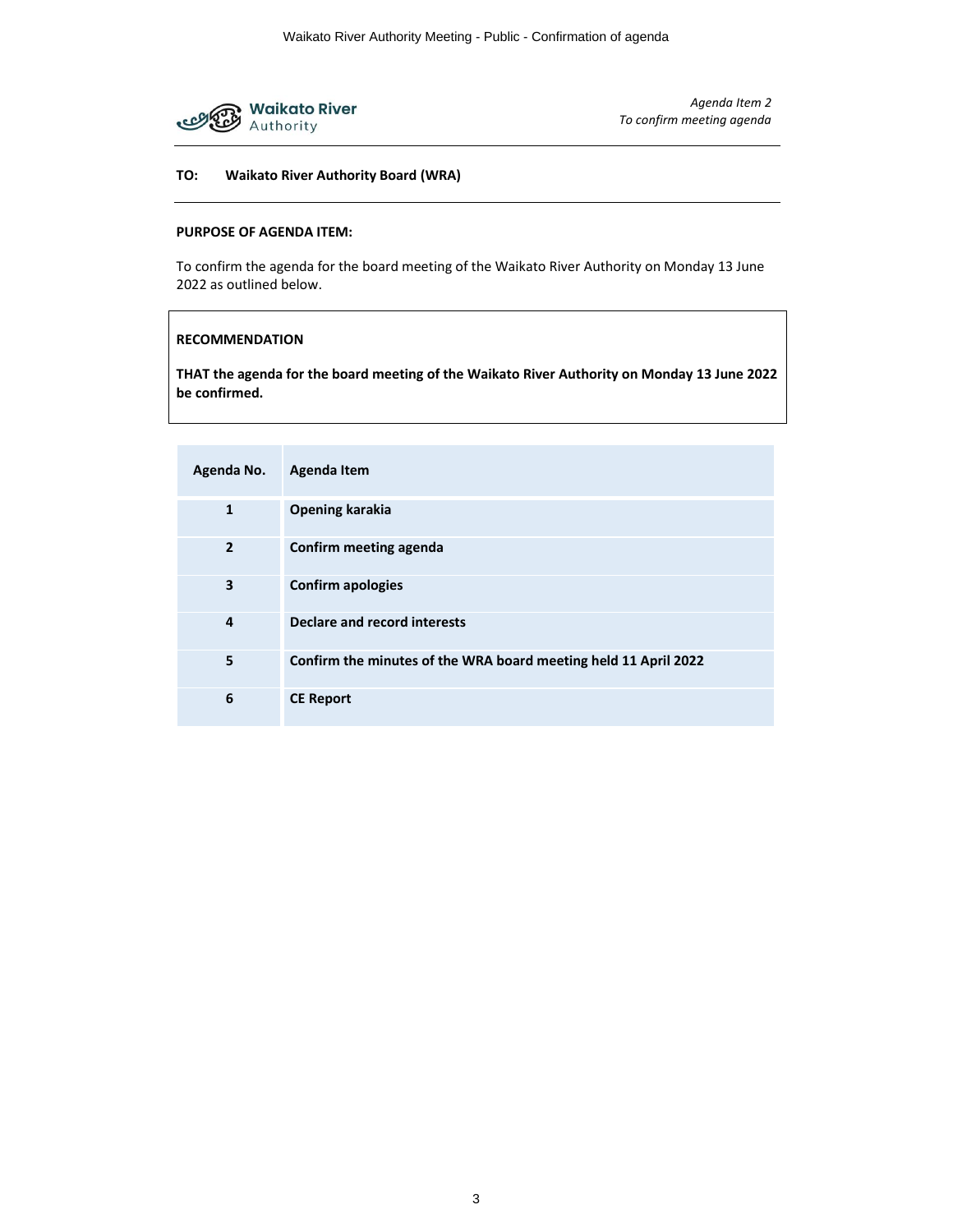

*Agenda Item 3 To receive apologies*

# **TO: Waikato River Authority Board**

# **PURPOSE OF AGENDA ITEM:**

To receive and confirm member apologies for the Waikato River Authority meeting on Monday 13 June 2022.

# **RECOMMENDATION**

**THAT the apologies received for the Waikato River Authority meeting held Monday 13 June 2022 be accepted.**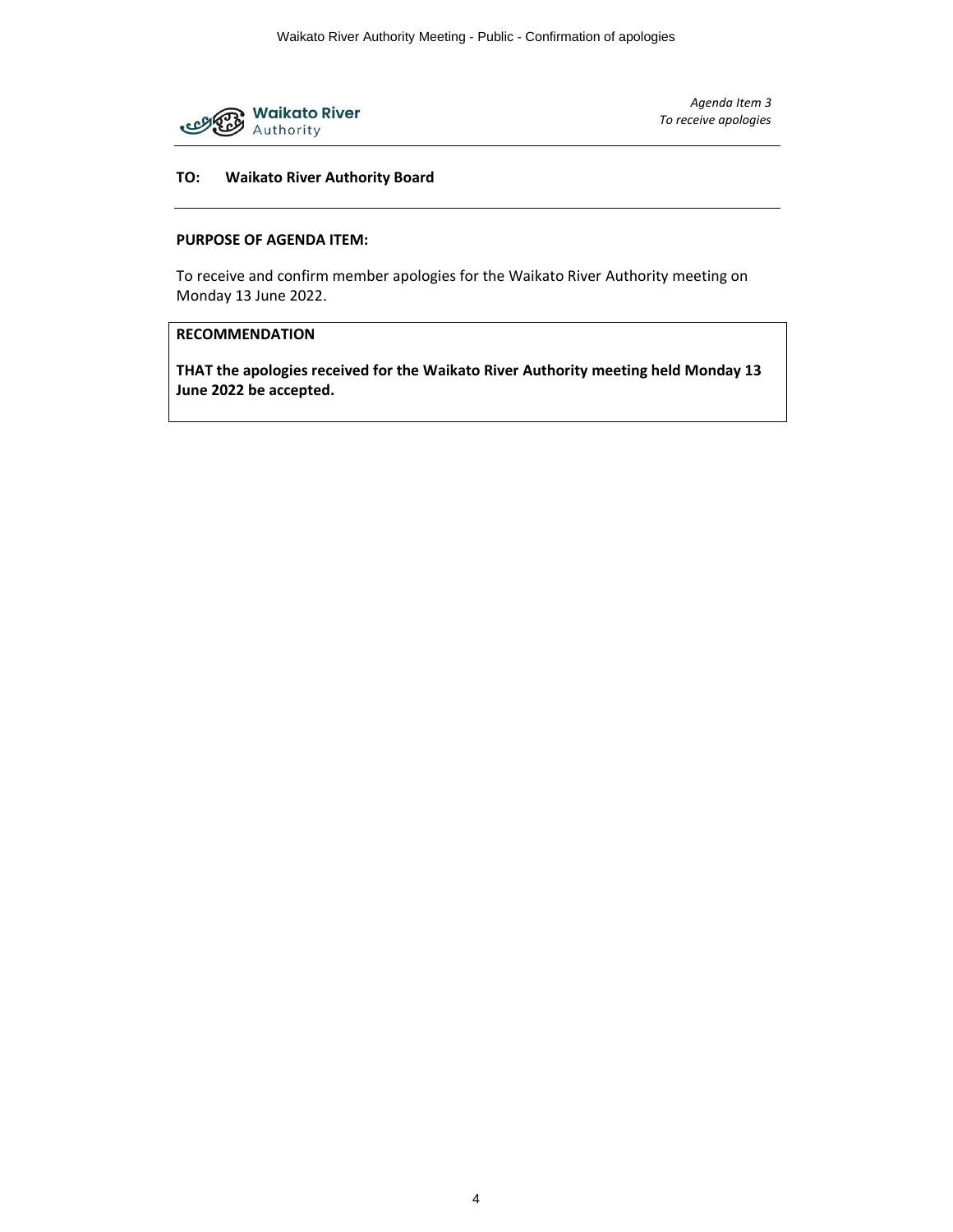

*Agenda Item 4 Register of Interests*

# **TO: Waikato River Authority Board**

# **PURPOSE OF AGENDA ITEM:**

For WRA board members and the Chief Executive to confirm and/or update their interests. Members are reminded of the need to be vigilant and stand aside from decision making when a conflict arises between their role as an appointed member and any private or other external interest they might have.

| <b>NAME</b>     | <b>ORGANISATION / GROUP/APPLICANT</b>                            | <b>POSITION</b>                             |  |
|-----------------|------------------------------------------------------------------|---------------------------------------------|--|
| COLLIAR, Jackie | <b>Waikato River Authority</b>                                   | Crown Appointee/Board Member                |  |
|                 | Waikato River Clean-up Trust                                     | Crown Appointee/Trustee                     |  |
|                 | Hamilton City Council                                            | Employee - Strategic Manager Infrastructure |  |
|                 | Taniwha Marae                                                    | Trustee                                     |  |
|                 | Te Whakakitenga o Waikato (TWOW)                                 | Member, Taniwha Marae representative        |  |
|                 | <b>Waikato District Council</b>                                  | Water Governance Board - Intern Member      |  |
|                 | Te Arataura (TAT) (TWOW Executive)                               | Member                                      |  |
|                 | Te Roopu Wai Committee (TAT Subcommittee)                        | Chair                                       |  |
|                 | Waikato Regional Council Joint Management Committee              | Co-Chair                                    |  |
|                 | Waipaa District Council Joint Management Committee               | Member (TAT appointment)                    |  |
|                 | Hamilton Waikato Metro Wastewater Detailed Business Case Project | Project Manager                             |  |
|                 | Hamilton City Council Wastewater Discharge Consenting Project    | Project Manager                             |  |
|                 | Te Mataarae ki Rangiriri General Partnership                     | Director                                    |  |
|                 | WRA funding 2019                                                 | Recipient                                   |  |
|                 | <b>WEL Networks</b>                                              | Director                                    |  |
| GRIFFITHS,      | <b>Waikato River Authority</b>                                   | Raukawa Appointee/Board Member              |  |
| <b>Nachelle</b> | Waikato River Clean-up Trust                                     | Raukawa Appointee/Trustee                   |  |
|                 | Raukawa Settlement Trust                                         | Trustee                                     |  |
|                 | Raukawa Iwi Development Limited                                  | Director                                    |  |
|                 | Tuaropaki Trust                                                  | Trustee                                     |  |
|                 | Tuaropaki Kaitiaki Limited                                       | Director/Shareholder                        |  |
|                 | Whakamaru Maungaiti Lands Trust                                  | Trustee                                     |  |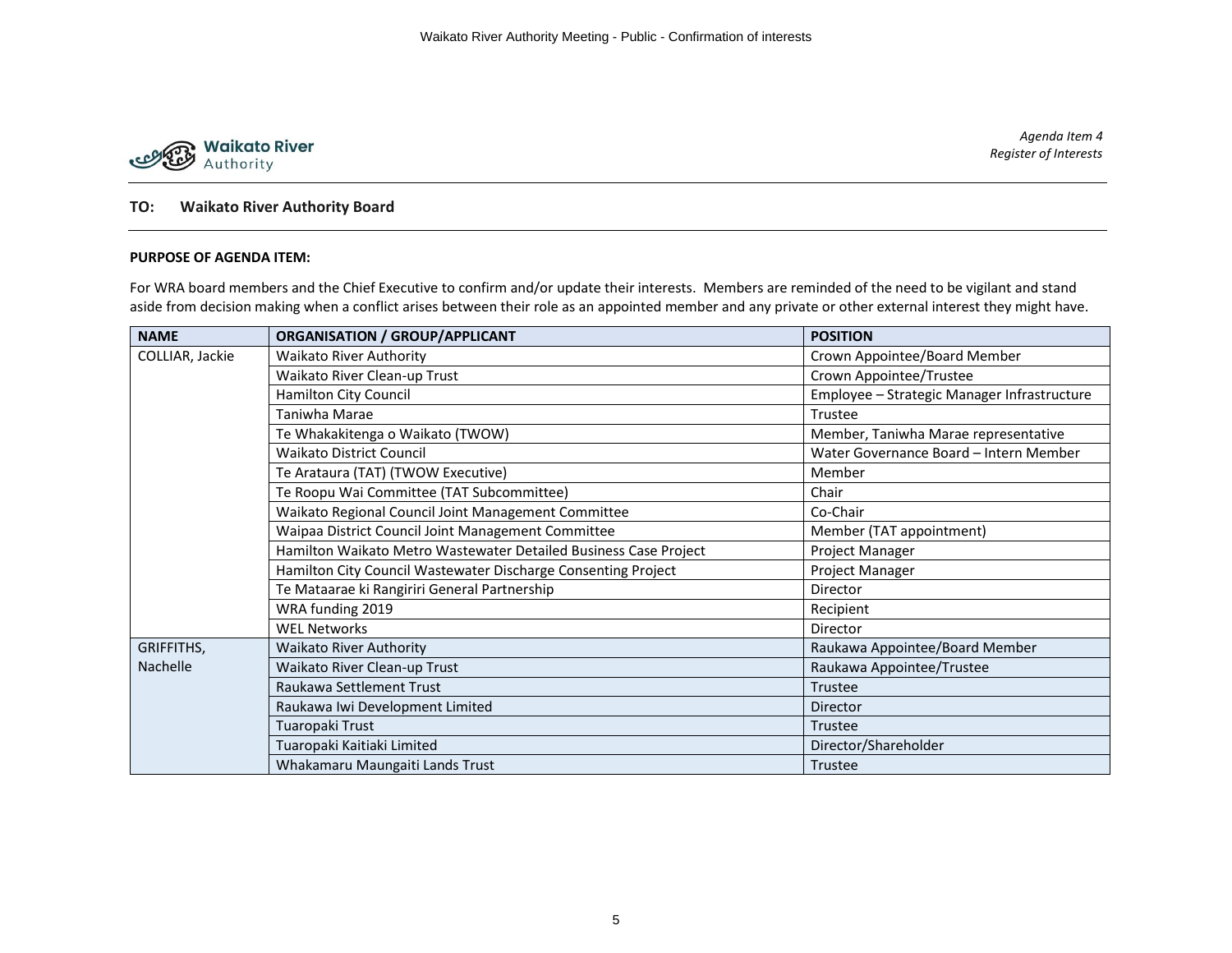

*Agenda Item 4 Register of Interests*

|                  | Nora Ngamate Griffiths Whanau Trust                                                                | Trustee                                     |
|------------------|----------------------------------------------------------------------------------------------------|---------------------------------------------|
|                  | Wairakei-Tauhara Geothermal Field Peer Review Panel                                                | <b>Panel Member</b>                         |
|                  | Gourmet Mokai                                                                                      | <b>Director</b>                             |
|                  | <b>TK Wines</b>                                                                                    | Director                                    |
|                  | Miraka Limited                                                                                     | <b>Alternate Director</b>                   |
|                  | Miraka Holdings Limited                                                                            | Alternate Director                          |
|                  | Tauhara Geothermal Working Group                                                                   | Alternate Member (13 Aug 21)                |
|                  | Tauhara Geothermal Working Group<br>This is Mandated Tauhara Hapu Relationship Group with Contact. | Deputy Chair (4 Oct 2021)                   |
| KNEEBONE, Stuart | <b>Waikato River Authority</b>                                                                     | Crown Appointee/Board Member                |
|                  | Waikato River Clean-up Trust                                                                       | Crown Appointee/Trustee                     |
|                  | Waikato Regional Council (WRC)                                                                     | <b>Elected Councillor</b>                   |
|                  | WRC-PC1 Hearing Appeals Subcommittee                                                               | Member                                      |
|                  | <b>STK Trust</b>                                                                                   | Trustee                                     |
| LOUGHLIN, Danny  | <b>Waikato River Authority</b>                                                                     | Tūwharetoa Appointee/Deputy Co-Chair        |
|                  | Waikato River Clean-up Trust                                                                       | Tūwharetoa Appointee/Deputy Co-Chair        |
|                  | Awanui Moana GP Limited 6671774                                                                    | Director - Bay Packers LP                   |
|                  | He Akina Ltd                                                                                       | <b>Director</b>                             |
|                  | iMaori Ltd                                                                                         | Director/Shareholder                        |
|                  | Ngāti Tūwharetoa Fisheries Holdings Ltd                                                            | Director                                    |
|                  | Loughlin Trustees Ltd                                                                              | Director (Dean Stebbing Family Trust / Greg |
|                  |                                                                                                    | and Nella Stebbing Family Trust)            |
|                  | Takataraka Trustees Ltd                                                                            | Director (Loughlin Family Trust)            |
|                  | Tauhara Dairy Ltd                                                                                  | Director (Tauhara Farms LP)                 |
|                  | Tauhara Moana Trust                                                                                | Trustee                                     |
|                  | Tūwharetoa Māori Trust Board                                                                       | Trustee                                     |
|                  | Nga Kaihautu o Te Awa o Waikato                                                                    | Member                                      |
|                  | Trout New Zealand Association Incorporated                                                         | Chair                                       |
|                  | Ngāti Tūwharetoa Fisheries Charitable Trust                                                        | <b>General Manager</b>                      |
|                  | Loughlin Holdings Ltd 196975                                                                       | <b>Director</b>                             |
|                  | Gondola General Partner Limited / Tūwharetoa Gondola Limited Partnership                           | <b>Director</b>                             |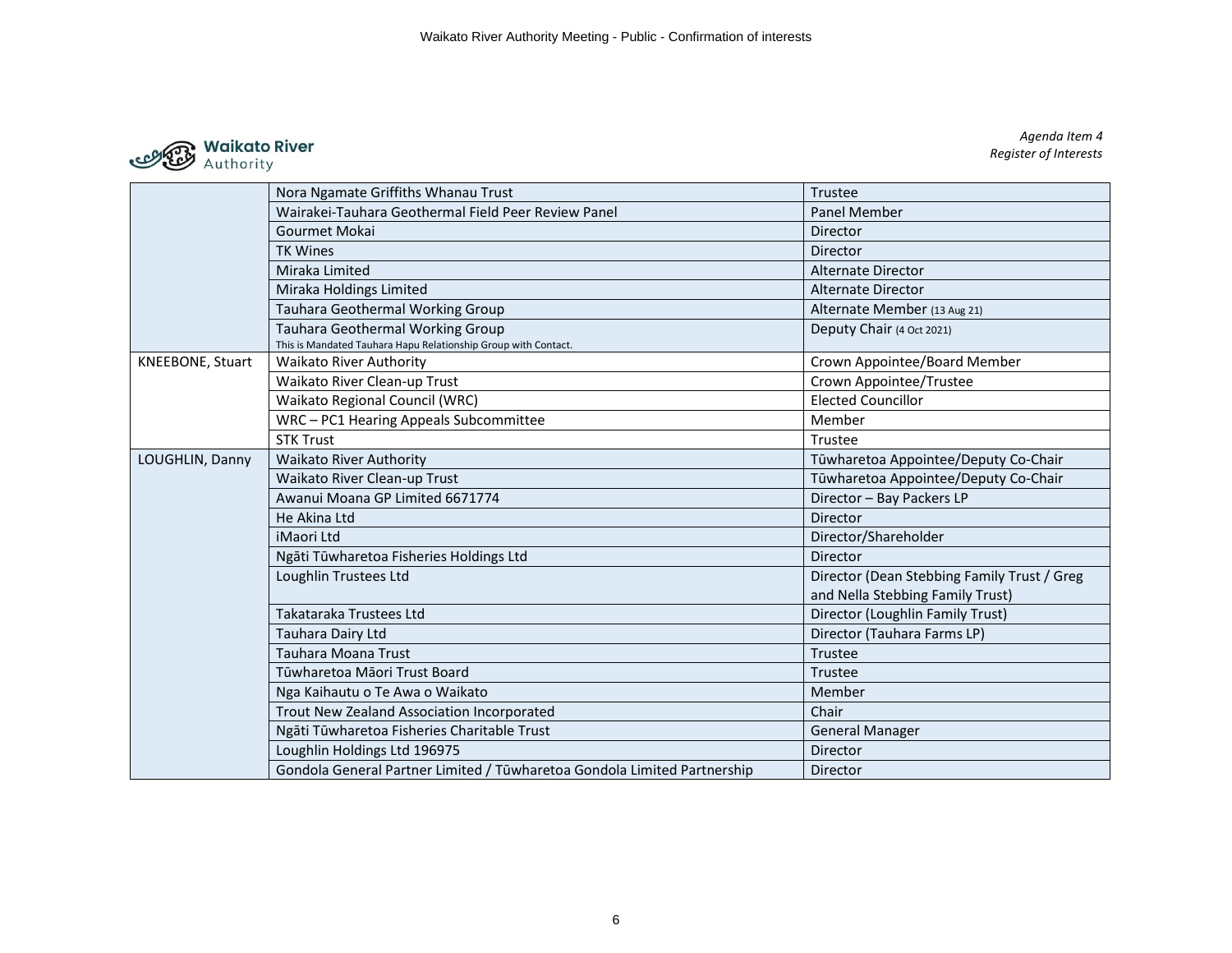

*Agenda Item 4 Register of Interests*

|              | Healthy Rivers Wai Ora Committee                                              | <b>TMTB Representative</b>                 |
|--------------|-------------------------------------------------------------------------------|--------------------------------------------|
|              | Miraka Holdings Limited (Tauhara Moana Shareholder)                           | Shareholder                                |
|              | Waikato Regional Council Co-Governance Committee                              | <b>TMTB Representative</b>                 |
|              | Taupo District Council - Tūwharetoa Māori Trust Board Co-Governance Committee | Member                                     |
|              | Te Kotahitanga o Ngāti Tūwharetoa                                             | <b>Alternate Member</b>                    |
|              | Te Kotahitanga o Ngāti Tūwharetoa Custodian Trustees Ltd                      | Director                                   |
|              | Te Kupenga Hou Limited                                                        | Director                                   |
| MAHUTA, Tipa | <b>Waikato River Authority</b>                                                | Co-Chair, Waikato-Tainui Appointee         |
|              | Waikato River Clean-up Trust                                                  | Co-Chair, Waikato-Tainui Appointee/Trustee |
|              | Waikato Regional Council (WRC)                                                | <b>Elected Councillor</b>                  |
|              | WRC - PC1 Hearing Appeals Subcommittee                                        | Member                                     |
|              | <b>Counties Manukau DHB</b>                                                   | Deputy Chair                               |
|              | Taumata Arowai                                                                | Chair                                      |
|              | Māori Health Authority                                                        | Co-Chair                                   |
|              | Te Whakakitenga o Waikato (TWOW)                                              | Member, Waahi Paa representative           |
| PIKIA, Roger | <b>Waikato River Authority</b>                                                | <b>TARIT Appointee/Board Member</b>        |
|              | Waikato River Clean-up Trust                                                  | <b>TARIT Appointee/Trustee</b>             |
|              | Ngati Tahu-Ngati Whaoa Runanga Trust                                          | Chair                                      |
|              | Tahu-Whaoa Group Holdings Ltd                                                 | Director                                   |
|              | <b>Tutukau East Z Trust</b>                                                   | Chair                                      |
|              | Orakei Korako Lands Limited                                                   | Director                                   |
|              | Aotearoa Inc Ltd                                                              | Director                                   |
|              | <b>Consilium Consultancy Services Ltd</b>                                     | <b>Director</b>                            |
|              | Tahorakuri A1 Section 33B Trust                                               | Chair, Trustee                             |
|              | Hiwinui Kiwifruit 2010 Ltd                                                    | Director                                   |
|              | Te Arawa River Iwi Trust                                                      | Trustee                                    |
|              | <b>TARIT Holdings Ltd</b>                                                     | Director                                   |
|              | Ka Ora Ltd                                                                    | Director                                   |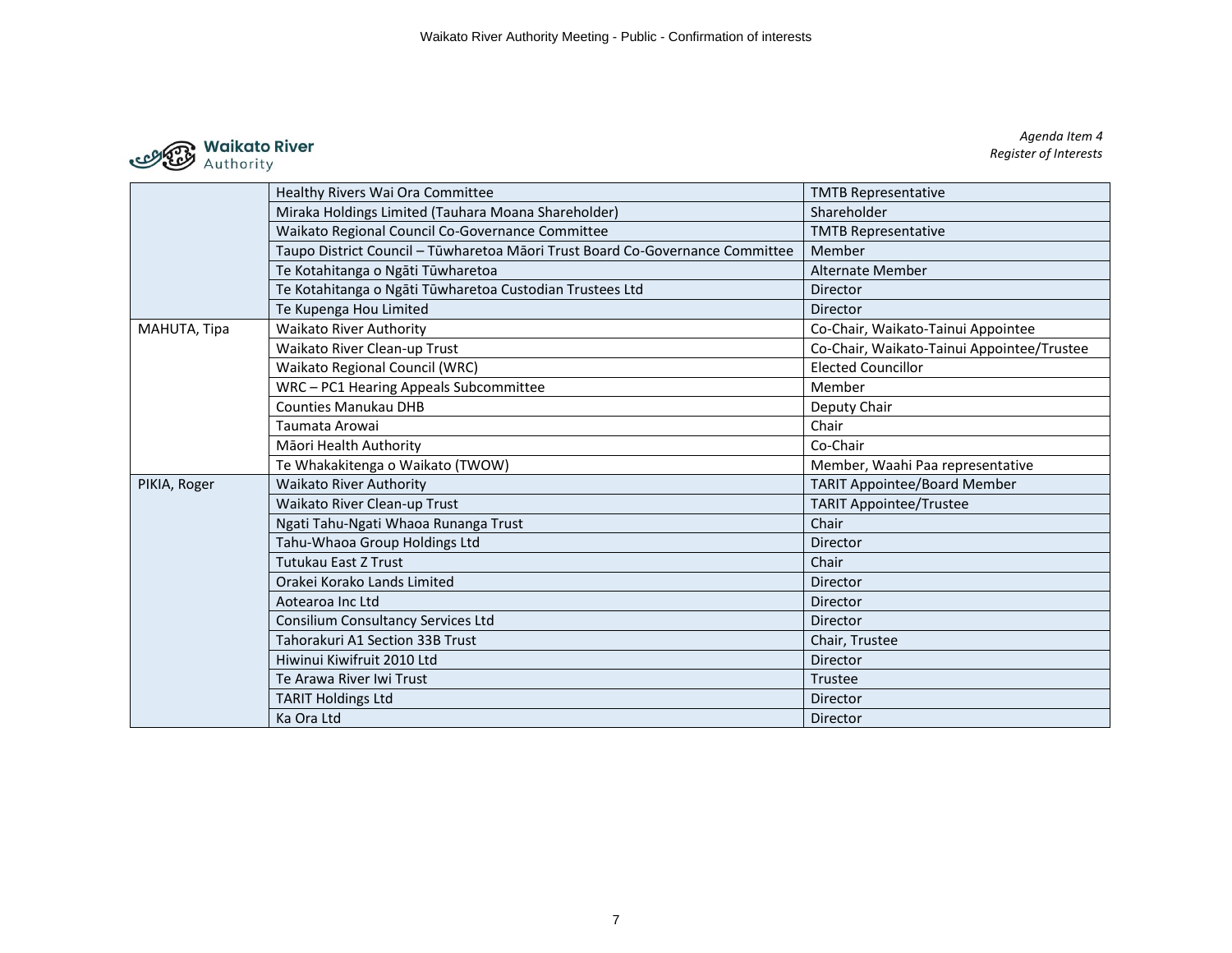

| SOUTHGATE, Paula | <b>Waikato River Authority</b>                    | Co-Chair, Crown Appointee                  |  |
|------------------|---------------------------------------------------|--------------------------------------------|--|
|                  | Waikato River Clean-up Trust                      | Co-Chair, Crown Appointee/Trustee          |  |
|                  | <b>Hamilton City Council</b>                      | Mayor                                      |  |
|                  | International Visitor Levy Advisory Board         | Member                                     |  |
| TAHAU, Dylan     | <b>Waikato River Authority</b>                    | Crown Appointee/Deputy Co-Chair            |  |
|                  | Waikato River Clean-up Trust                      | Crown Appointee/Deputy Co-Chair            |  |
|                  | Tuwharetoa Settlement Trust                       | <b>Board Member</b>                        |  |
|                  | Tauwhara ki Te Hikuwai Ltd                        | Chairman                                   |  |
|                  | Tuaropaki Trust                                   | <b>General Manager</b>                     |  |
| TĀNE, Wikitōria  | Waikato River Authority                           | Maniapoto Appointee/Board Member           |  |
|                  | Waikato River Clean-up Trust                      | Maniapoto Appointee /Trustee               |  |
|                  | Maniapoto Māori Trust Board                       | Trustee                                    |  |
|                  | Ruapuha Uekaha Hapu Trust                         | Trustee                                    |  |
|                  | Te Uranga B2 Incorporation                        | Committee of Management (Governance)       |  |
|                  | Riurua Ahuwhenua Trust                            | Trustee                                    |  |
|                  | Te Ara-a-Waiwaia Committee                        | Nehenehenui RMC Representative             |  |
| Trust Waiwaia    |                                                   | Director                                   |  |
|                  | Manukarere Ltd                                    | Business Owner and agent for Trust Waiwaia |  |
| WATENE-RAWIRI.   | <b>Waikato River Authority</b>                    | Crown Appointee/Board Member               |  |
| Erina            | Waikato River Clean-up Trust                      | Crown Appointee/Trustee                    |  |
|                  | <b>NIWA</b>                                       | <b>Staff</b>                               |  |
|                  | Waikato-Tainui                                    | <b>Tribal Member</b>                       |  |
|                  | New Zealand Biological Heritage Science Challenge | Board Member (Mana Rangatira)              |  |
|                  | Te Mana o ngā Tuna (Te Waimāori/TOKM)             | <b>Board Member</b>                        |  |
|                  | Te Wai Māori Trust                                | Member                                     |  |
| PENTER, Robert   | Rangi Ruru Girls School                           | Deputy Chair Board of Governors            |  |
| (Bob)            | <b>Enterprise North Canterbury</b>                | Trustee                                    |  |
|                  | <b>Natural Decisions NZ Limited</b>               | Director/Shareholder                       |  |
|                  | Tambo                                             | <b>Advisory Board Director</b>             |  |
|                  | <b>RR &amp; AJ Penter Trust</b>                   | Trustee                                    |  |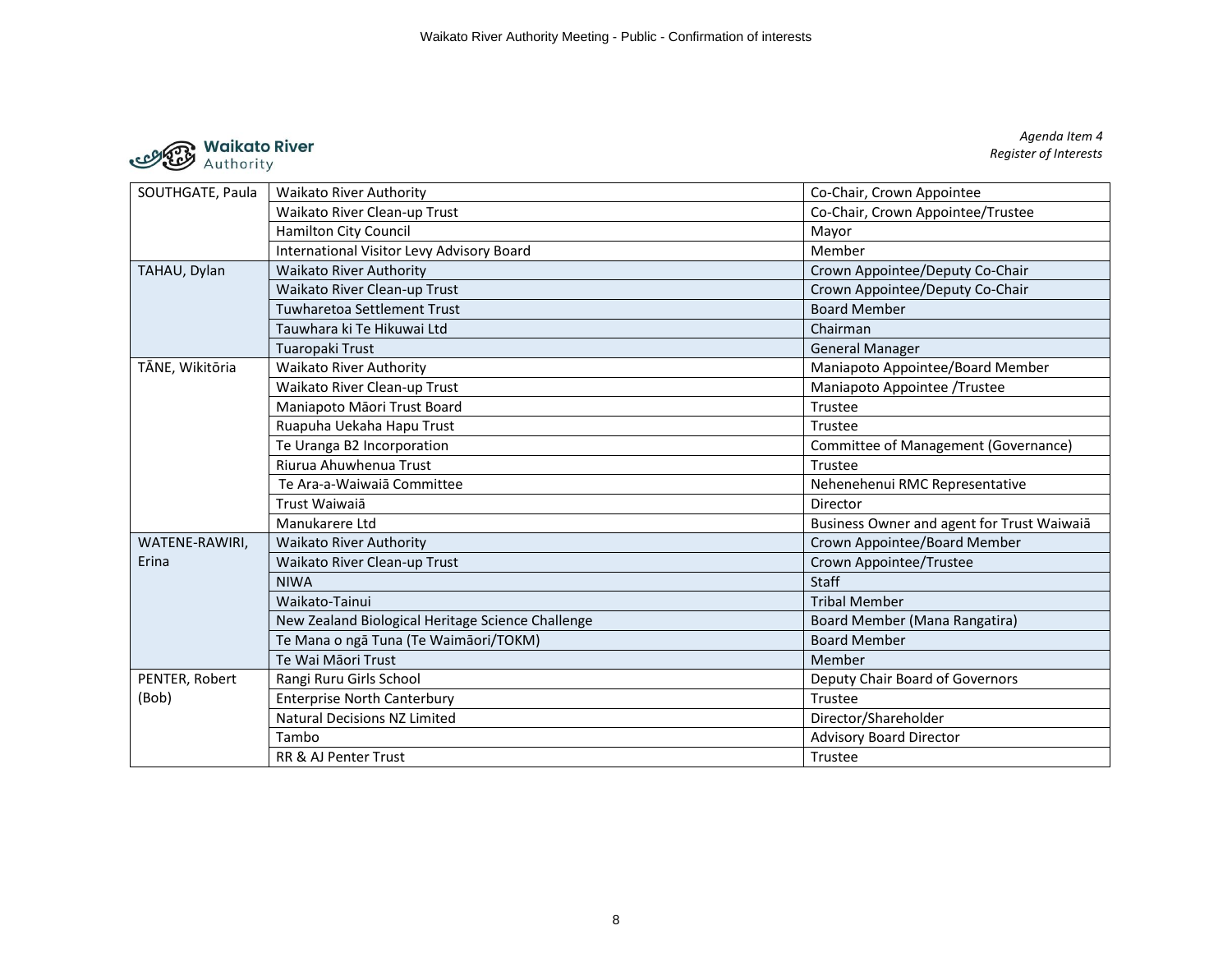

# **TO: Waikato River Authority Board**

## **PURPOSE OF AGENDA ITEM:**

To confirm the minutes of the Waikato River Authority board meeting held Monday 11 April 2022 as being a true and accurate record of that meeting.

# **RECOMMENDATION**

**THAT minutes of the Waikato River Authority board meeting held Monday 11 April 2022 are a true and accurate record of that meeting.**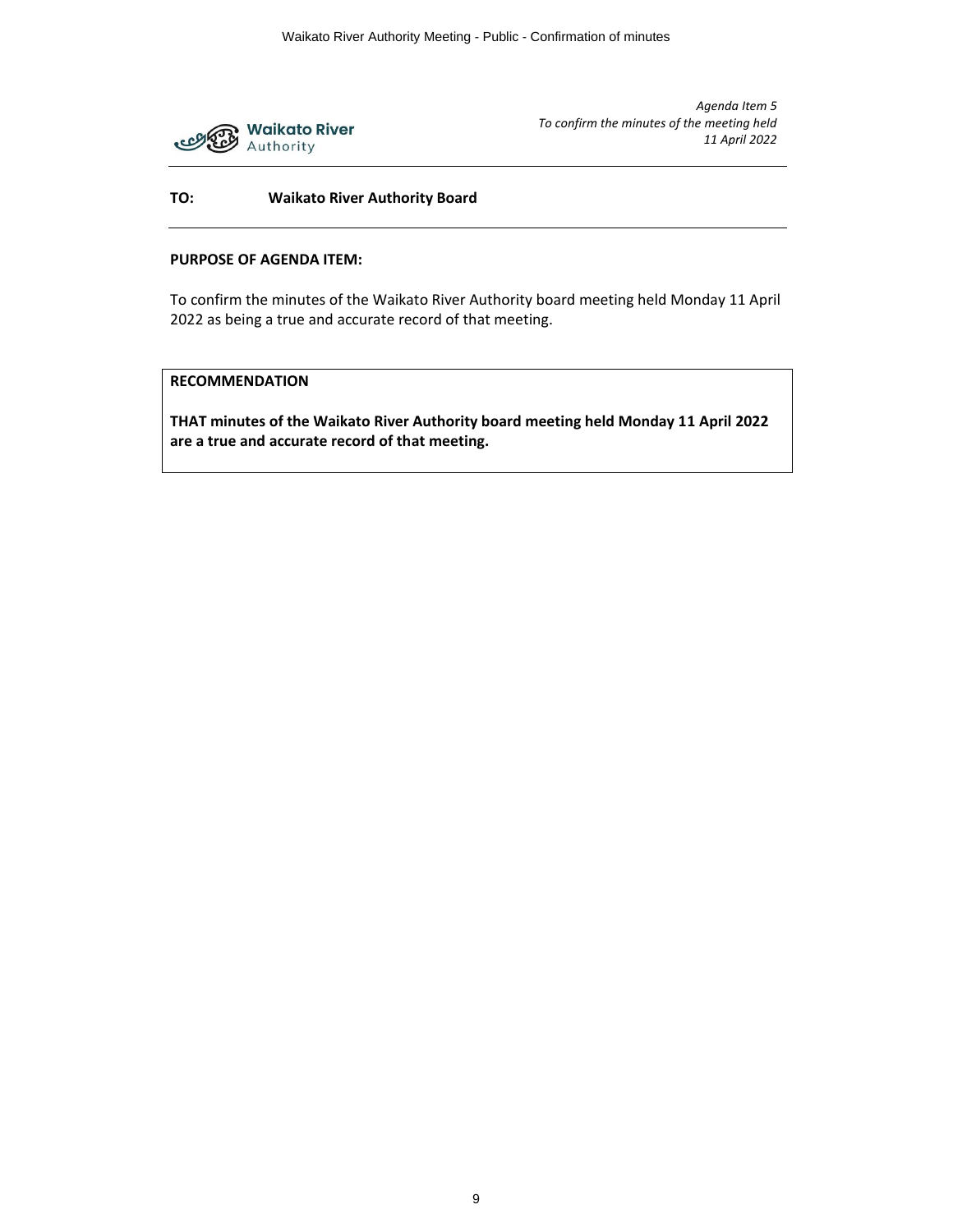

# **RECORD OF MEETING** Meeting: Waikato River Authority Date: Monday 11 April 2022 Time: 11:55am – 1:00pm Venue: Via Zoom Members present: **Tipa Mahuta**, Co-Chair, Waikato-Tainui appointee **Danny Loughlin,** Deputy Co-Chair, Tuwharetoa appointee **Dylan Tahau,** Deputy Co-Chair, Crown appointee **Nachelle Griffiths**, Raukawa appointee **Jackie Colliar**, Crown appointee **Erina Watene-Rawiri**, Crown appointee **Wikitōria Tāne;** Maniapoto appointee **Roger Pikia,** Te Arawa River Iwi Trust appointee **Stuart Kneebone**, Crown appointee Apologies: **Paula Southgate,** Co-Chair, Crown Also in attendance: **Bob Penter**, Chief Executive **Tuti Cooper**, Operations Manager **Julian Williams,** Policy and Engagement Advisor **Philip Burton**, Communication Advisor **Michelle Hodges**, Trust Fund Manager **Ken Stephens,** KPMG **Astrid Shouler,** KPMG

# **1. CONFIRMATION OF AGENDA**

There were no changes received to the agenda.

#### **2. APOLOGIES**

Co-Chair, Paula Southgate gave her apologies.

#### **3. INTERESTS**

There were no amendments required for the Interest Register.

#### **4. MINUTES OF PREVIOUS MEETINGS**

The following amendment was received for the minutes of the WRA meeting held 14 February 2022:

| <b>Governing</b><br>member | <b>Description of interest</b> | <b>Governing members</b><br>actions to address the<br>conflict | Steps taken by the<br>governing group for<br>dealing with the conflict |
|----------------------------|--------------------------------|----------------------------------------------------------------|------------------------------------------------------------------------|
|                            |                                |                                                                |                                                                        |
| Erina                      | Derreived COL                  | Erina abstains from                                            | The board notes the                                                    |
| Watene-Rawiri              | Erina is a Waikato-            | decision on whether the                                        | <b>perceived COI and action</b>                                        |
|                            | Tainui tribal member           | Authority joins the appeal                                     | to abstain from the                                                    |
|                            | but not an office holder.      | proceedings or not.                                            | board's decision on                                                    |
|                            | active decision-maker of       |                                                                | whether it joins TWOW                                                  |
|                            | <b>TWOW.</b>                   |                                                                | appeal proceedings or                                                  |
|                            |                                |                                                                | not.                                                                   |
|                            |                                |                                                                |                                                                        |

# **3a. Declaration of Conflicts of Interest**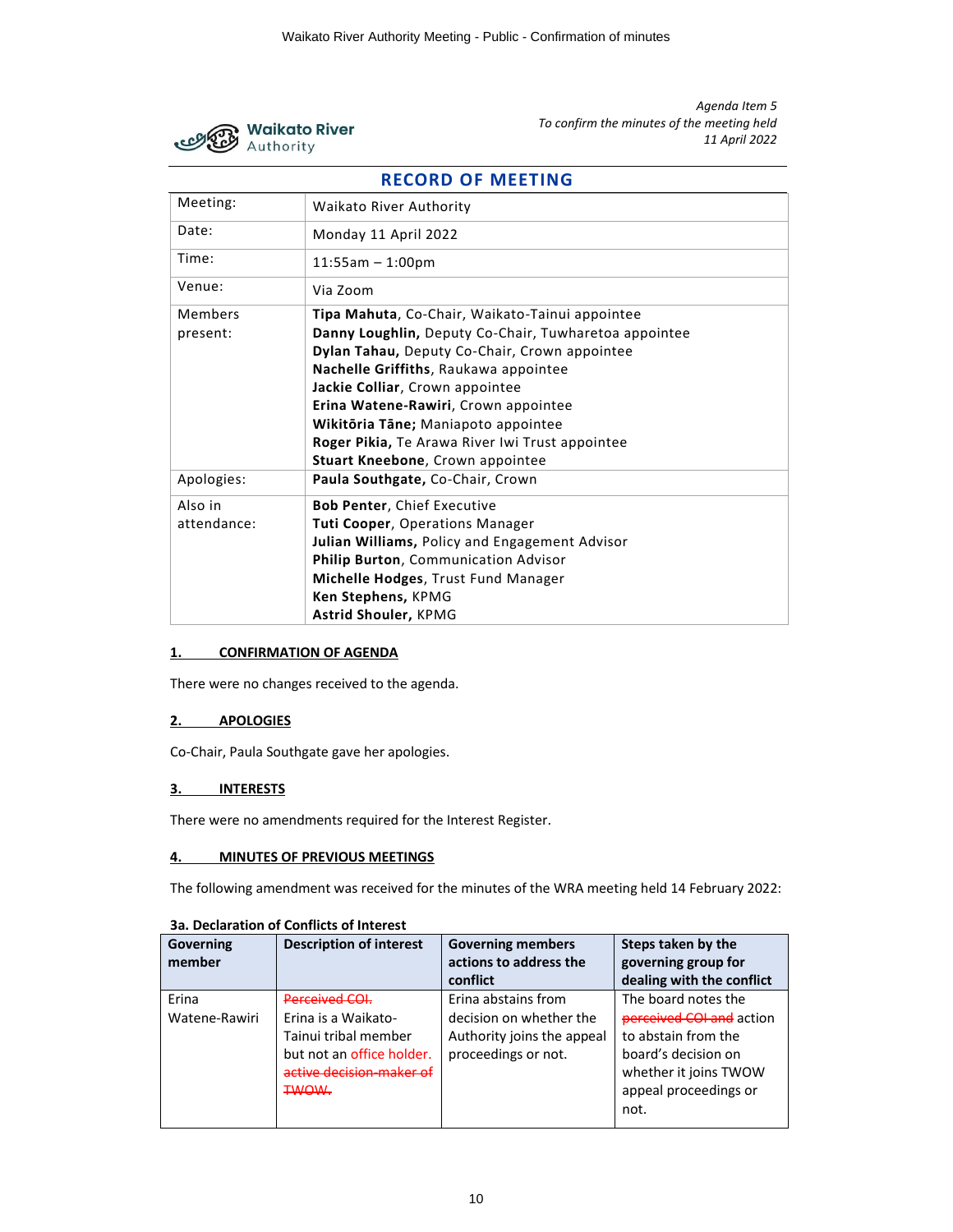

#### **RESOLUTION**

The board resolved to confirm the minutes of the meetings held 11 and 21 February as a true and accurate record of those meetings (subject to the above amendment). **Moved: T Mahuta Seconded: E Watene-Rawiri CARRIED**

# **5. CE REPORT**

# **5.1 Financial Reports and Draft Budget 2022/23**

Ken presented the financial reports to 31 March 2022, and the draft budget for 2022/23 highlighting key changes including alignment to the draft Annual Plan, provision for the V&S Review, and an Iwi Advisory Group.

Sign-off of the budget will be at the June meeting.

To achieve a balanced set of accounts, Danny suggested moving the V&S Review costs from the Authority budget into the Trust budget.

Noting the recommendations to the WRCuT about the next iteration of the Report Card, Jackie suggested SP03 be lifted out of the WRA Personnel budget item and given its own budget as a Strategic line item.

Board members felt the budget for the Iwi Advisory Group was insufficient and should be increased.

**RESOLUTION** The board agreed in principle to the draft budget for 2022/23, noting the suggestions to shift the budget for the V&S Review from the Authority to the Trust set of accounts; and that SP03 be lifted out of WRA Personnel costs and reflected as a Strategic budget item; that the Iwi Advisory budget allocation be increased, and that a separate piece of work be undertaken to approach the Crown for funding support for the V&S Review. **Moved: J Colliar Seconded: D Loughlin CARRIED**

**ACTIONS**

- **-** Develop an approach to the Crown for funding support for the review of the Vision and Strategy.
- **-** Management to finalise the 2022/23 budget for board approval in June.
- **-** Management to take advice on where the budget for the review of Te Ture Whaimana should appropriately sit.

The board thanked Ken for his report. Ken and Astrid left the meeting.

#### **5.2 Annual Plan 2022/23**

Stu asked that the *Funding with Collective Impact (SP11)* measure be strengthened to "identifying opportunities and demonstrating outputs through a collective strategy."

# **5.3 Sensitive Expenditure Policy Review**

The following edits to the Sensitive Expenditure Policy were suggested and approved:

- 6.3.1 Approvals
	- approval is given before the expenditure is incurred, unless it is for small amounts and allowed in the Authority and Trust's policies.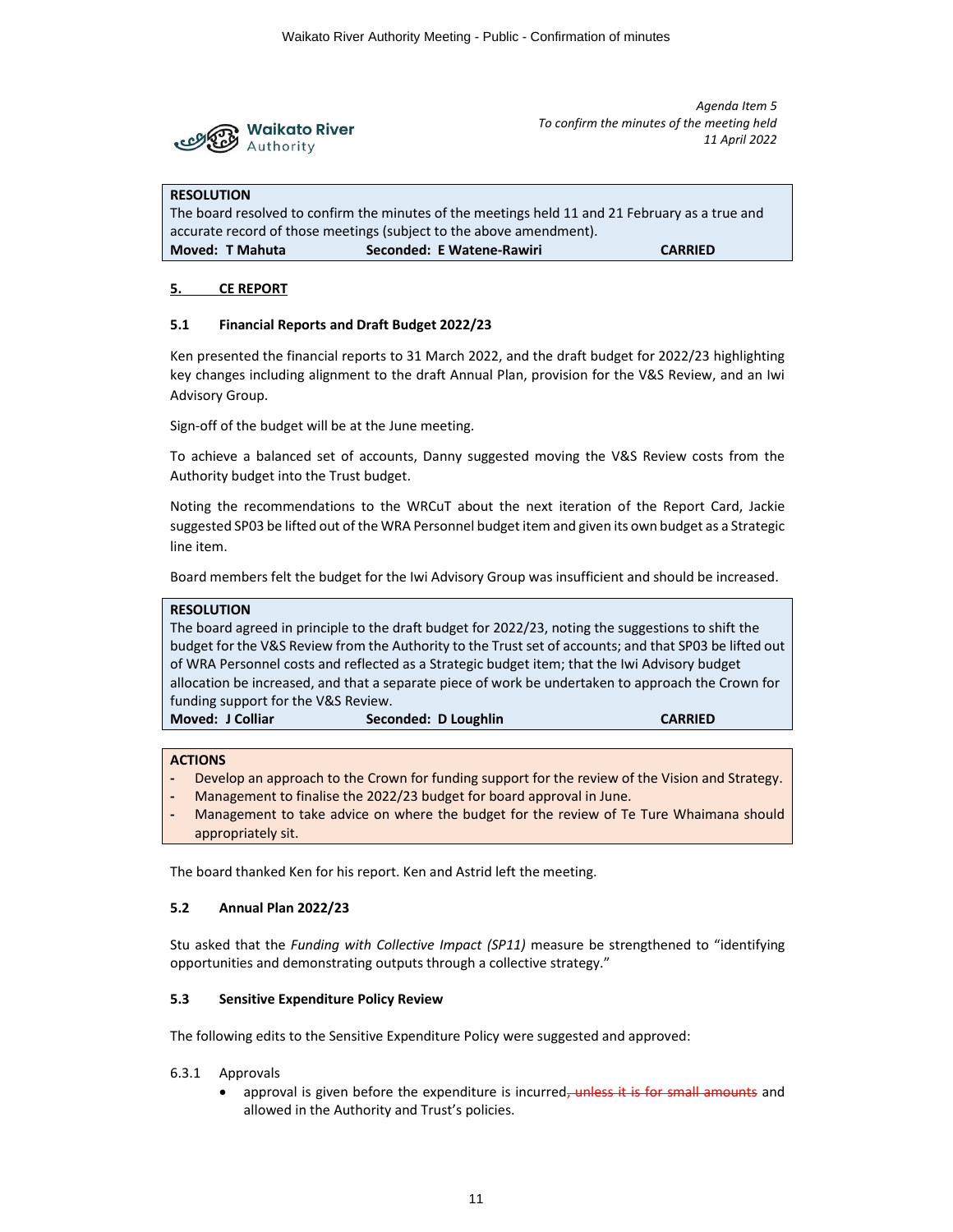

- 6.3.2 Travel and accommodation expenditure Air Travel
	- Business Class (or First Class, if more economical) may be used for international flights in excess of four eight hours flight duration taking into account the above considerations and if approved by a Co-chair.

Air points and other travel-related loyalty schemes

• treat business air points that individuals accrue when travelling for work as the property of the Authority and Trust.

# **RESOLUTION**

The board approved the Sensitive Expenditure Policy, subject to the above amendments. **Moved: N Griffiths Seconded: J Colliar CARRIED** 

# **5.4 Watercare BOI Update**

A formal approach to Waikato-Tainui and the rest of the River Iwi is underway with a view to matters for discussion being wider than the BOI.

The CE mentioned that the preliminary court hearing will be held early May and it would be good to progress discussions before that time as legal costs will soon be incurred.

It was noted that Linda Te Aho stepped down as Chair of Te Arataura in March. Tukoroirangi Morgan has since been appointed to the role.

# **5.5 V&S Review Update**

The board agreed to hold a special board hui in the next fortnight to consider the review process, methodology and budget moving forward. A date will be coordinated with the Chairs and the board notified of it as soon as possible.

#### **5.6 Communication and Engagement Plan**

The board received and provided feedback on the Communication and Engagement Plan. Board members would like to see the Social Media component of the Plan fast-tracked and for it to showcase a variety of voices including rangatahi. Members would also like to see more stories on, for example, co-governance and not entirely focussed on funded projects. Overall, the board was pleased with the Plan and thanked the Comms Advisor.

| <b>RESOLUTION</b>                                                                           |  |  |  |  |
|---------------------------------------------------------------------------------------------|--|--|--|--|
| <b>THAT</b> the board received the CE Report;                                               |  |  |  |  |
| noted the updates provided;                                                                 |  |  |  |  |
| approved the 2022/23 Annual Plan subject to the amendment noted in 5.2 of the minutes;      |  |  |  |  |
| approved the Communication and Engagement Plan (noting feedback received);                  |  |  |  |  |
| approved the year-to-date financials; and                                                   |  |  |  |  |
| agreed to hold a workshop to consider the V&S Review process, methodology and budget moving |  |  |  |  |
| forward.                                                                                    |  |  |  |  |
| Moved: D Loughlin<br><b>Seconded J Colliar</b><br>CARRIED                                   |  |  |  |  |
|                                                                                             |  |  |  |  |

# **6. GENERAL BUSINESS**

No general business was tabled.

# **7. CLOSING KARAKIA**

Roger closed the meeting with a karakia.

Meeting ended at 1:00pm.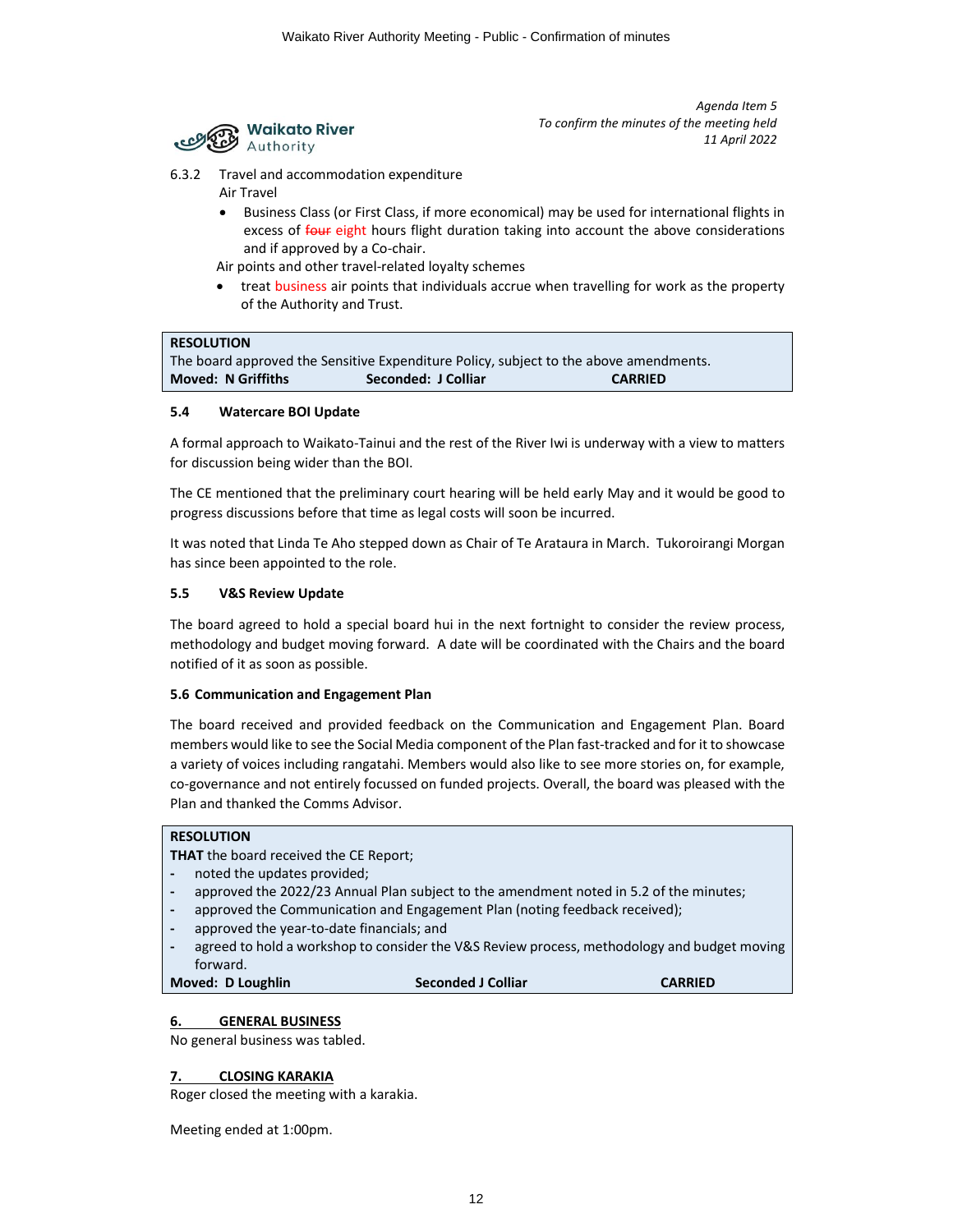

# **ACTION LIST**

| No#                     | <b>Action</b>                                                                                                                              | Responsible  | <b>Action</b><br><b>Date</b> | <b>Due Date</b>                   | <b>Status</b>                                                                                                                       |
|-------------------------|--------------------------------------------------------------------------------------------------------------------------------------------|--------------|------------------------------|-----------------------------------|-------------------------------------------------------------------------------------------------------------------------------------|
| $\mathbf{1}$            | Watercare BOI decision<br>Meet with Waikato-Tainui<br>and River Iwi to discuss<br>Watercare funding to the<br>Clean-up Trust.              | Board        | 14/2/22                      | As soon as<br>practicable.        | Underway.                                                                                                                           |
| $\overline{2}$          | Watercare BOI decision<br>Meet with Chair and CE of<br>Watercare to discuss<br>Watercare funding to the<br>Clean-up Trust.                 | <b>Board</b> | 14/2/22                      | Follow<br>mtgs with<br>River Iwi. | <b>Follows hui with</b><br><b>Waikato-Tainui</b><br>and River Iwi.                                                                  |
| $\overline{\mathbf{3}}$ | Watercare BOI decision<br>Report on implications to<br>implement the Watercare<br>funding.                                                 | <b>CE</b>    | 14/2/22                      | As soon as<br>practicable.        | <b>Follows hui with</b><br>River Iwi,<br><b>Watercare and</b><br>appeal.                                                            |
| 4                       | Te Ture Whaimana Review<br>Prepare contractual<br>arrangements for board sign-<br>off.                                                     | <b>CE</b>    | 11/4/22                      | As soon as<br>practicable.        | Underway.                                                                                                                           |
| 5                       | Budget 2022/23<br>Develop an approach to the<br>Crown for funding support<br>for the review of the Vision<br>and Strategy.                 | Chairs       | 11/4/22                      | As soon as<br>practicable.        | Chairs support<br>exploring<br>funding<br>efficiency<br>pathways re:<br>implementing<br>freshwater<br>policies in the<br>catchment. |
| 6                       | Budget 2022/23<br>Finalise the 2022/23 budget<br>for board approval in June.                                                               | <b>CE</b>    | 11/4/22                      | By June<br>2022.                  | Part of June<br>meeting papers<br>re: Budget<br>2022/23.                                                                            |
| $\overline{7}$          | Budget 2022/23<br>Management to secure<br>advice on where the budget<br>for the review of Te Ture<br>Whaimana should<br>appropriately sit. | <b>CE</b>    | 11/4/22                      | By June<br>2022.                  | Part of June<br>meeting papers<br>re: Budget<br>2022/23.                                                                            |